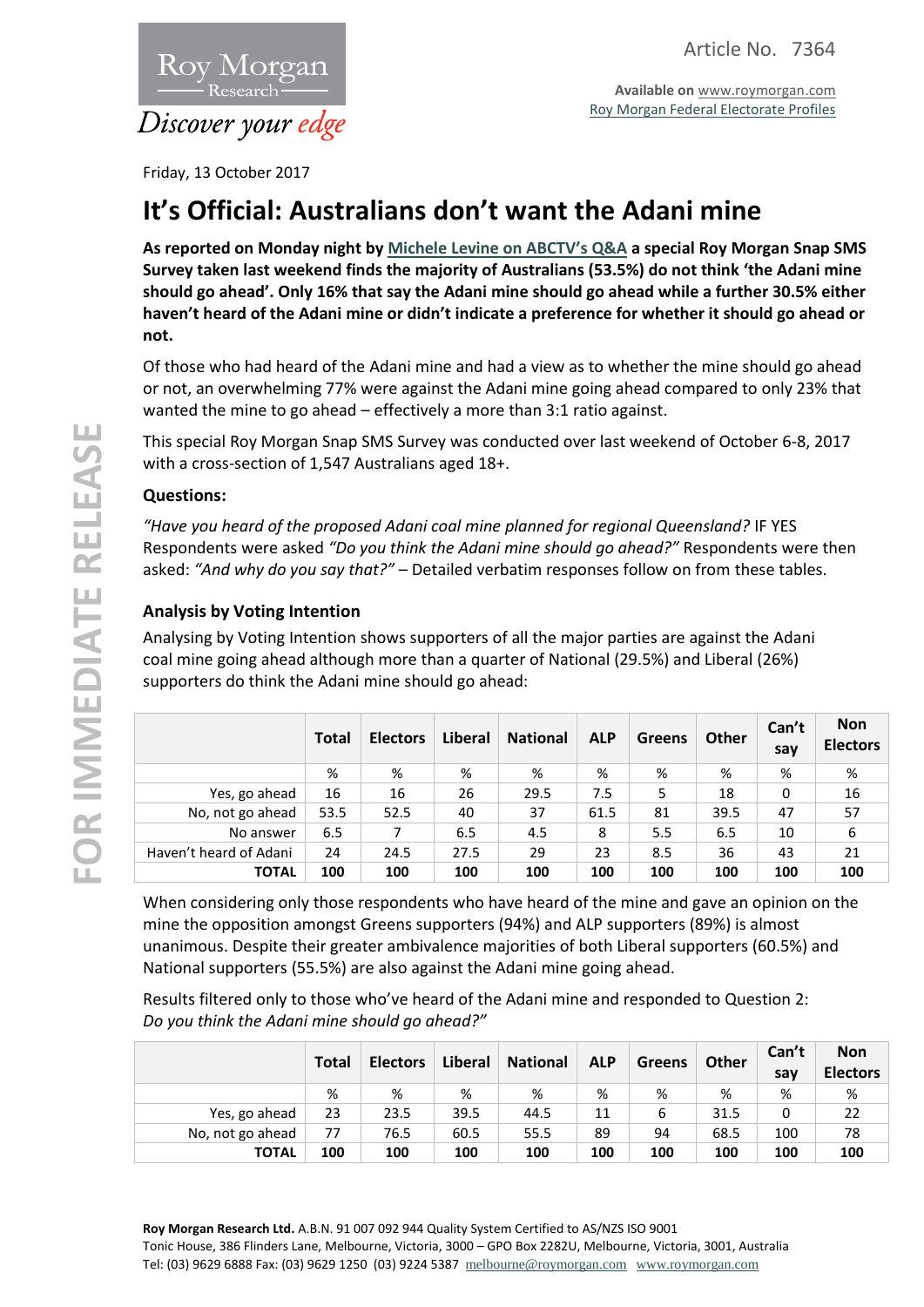# **Analysis by Gender & Age**

Analysing by gender shows majorities of both women (51.5%) and men (56%) against the mine going ahead while only minorities support the mine. Women are also far more likely not to have heard of the Adani mine than men.

Analysing by age shows all age groups are clearly against the Adani mine going ahead – including majorities of all age groups 35+. Younger Australians under 35 are the least in favour of the mine however many in these age groups haven't heard of the Adani coal mine in the first place.

|                        |      | Gender<br><b>Total</b> |       |       | Age   |       |       |       |  |  |
|------------------------|------|------------------------|-------|-------|-------|-------|-------|-------|--|--|
|                        |      | Men                    | Women | 18-24 | 25-34 | 35-49 | 50-64 | $65+$ |  |  |
|                        | %    | %                      | %     | %     | %     | %     | %     | %     |  |  |
| Yes, go ahead          | 16   | 22                     | 10    | 9.5   | 9.5   | 18.5  | 17.5  | 21    |  |  |
| No, not go ahead       | 53.5 | 56                     | 51.5  | 46    | 47.5  | 52    | 59.5  | 59    |  |  |
| No answer              | 6.5  | 7.5                    | 6     | 11    | 7     | 3.5   | 7.5   | 7.5   |  |  |
| Haven't heard of Adani | 24   | 14.5                   | 32.5  | 33.5  | 36    | 26    | 15.5  | 12.5  |  |  |
| <b>TOTAL</b>           | 100  | 100                    | 100   | 100   | 100   | 100   | 100   | 100   |  |  |

When considering only those respondents who have heard of the mine and gave an opinion the opposition is strongest amongst women (83.5%) and the younger age groups with 83% of 18-24yr olds and 83.5% of 25-34yr olds opposed, although over 70% in each older age group are also opposed.

Results filtered only to those who've heard of the Adani mine and responded to Question 2: *Do you think the Adani mine should go ahead?"*

|                  | <b>Total</b> | Gender |       |       | Age   |       |       |       |  |
|------------------|--------------|--------|-------|-------|-------|-------|-------|-------|--|
|                  |              | Men    | Women | 18-24 | 25-34 | 35-49 | 50-64 | $65+$ |  |
|                  | %            | %      | %     | %     | %     | %     | %     | %     |  |
| Yes, go ahead    | 23           | 28     | 16.5  | 17    | 16.5  | 26    | 22.5  | 26    |  |
| No, not go ahead | 77           | 72     | 83.5  | 83    | 83.5  | 74    | 77.5  | 74    |  |
| <b>TOTAL</b>     | 100          | 100    | 100   | 100   | 100   | 100   | 100   | 100   |  |

# **Analysis by State**

Analysis by State shows far more Australians in each State are against the Adani coal mine going ahead than those in favour. Even in the home State of the mine Queensland 50% of respondents are against the mine and just under a third, 32.5%, are in favour of the mine.

|                        | <b>Total</b> | <b>State</b> |            |            |           |           |               | Region |                |
|------------------------|--------------|--------------|------------|------------|-----------|-----------|---------------|--------|----------------|
|                        |              | <b>NSW</b>   | <b>VIC</b> | <b>QLD</b> | <b>WA</b> | <b>SA</b> | <b>TAS</b>    | City   | <b>Country</b> |
|                        | %            | %            | %          | %          | %         | %         | %             | %      | %              |
| Yes, go ahead          | 16           | 12           | 9.5        | 32.5       | 16.5      | 14.5      | 10.5          | 13     | 21.5           |
| No, not go ahead       | 53.5         | 55.5         | 58         | 50         | 43.5      | 54        | 56            | 55     | 51             |
| No answer              | 6.5          | 5.5          | 7          | 8.5        | 5.5       | 5         | $\mathcal{P}$ | 6.5    |                |
| Haven't heard of Adani | 24           | 27           | 25.5       | 9          | 34.5      | 26.5      | 31.5          | 25.5   | 20.5           |
| Total                  | 100          | 100          | 100        | 100        | 100       | 100       | 100           | 100    | 100            |

When considering only those respondents who have heard of the mine and gave an opinion the opposition is strongest in Victoria (86%), Tasmania (84%) and New South Wales (82%). Residents of the Capital Cities (81%) are also far more opposed than Australians in the Country (70.5%).

Results filtered only to those who've heard of the Adani mine and responded to Question 2: *Do you think the Adani mine should go ahead?"*

|                  | <b>Total</b> | <b>State</b> |            |      |           |           | <b>Region</b> |      |         |
|------------------|--------------|--------------|------------|------|-----------|-----------|---------------|------|---------|
|                  |              | <b>NSW</b>   | <b>VIC</b> | QLD  | <b>WA</b> | <b>SA</b> | <b>TAS</b>    | City | Country |
|                  | %            | %            | %          | %    | %         | %         | %             | %    | %       |
| Yes, go ahead    | 23           | 18           | 14         | 39.5 | 27.5      | 21        | 16            | 19   | 29.5    |
| No, not go ahead | 77           | 82           | 86         | 60.5 | 72.5      | 79        | 84            | 81   | 70.5    |
| <b>TOTAL</b>     | 100          | 100          | 100        | 100  | 100       | 100       | 100           | 100  | 100     |

**Roy Morgan Research Ltd.** A.B.N. 91 007 092 944 Quality System Certified to AS/NZS ISO 9001 Tonic House, 386 Flinders Lane, Melbourne, Victoria, 3000 – GPO Box 2282U, Melbourne, Victoria, 3001, Australia Tel: (03) 9629 6888 Fax: (03) 9629 1250 (03) 9224 5387 [melbourne@roymorgan.com](mailto:melbourne@roymorgan.com) [www.roymorgan.com](http://www.roymorgan.com/)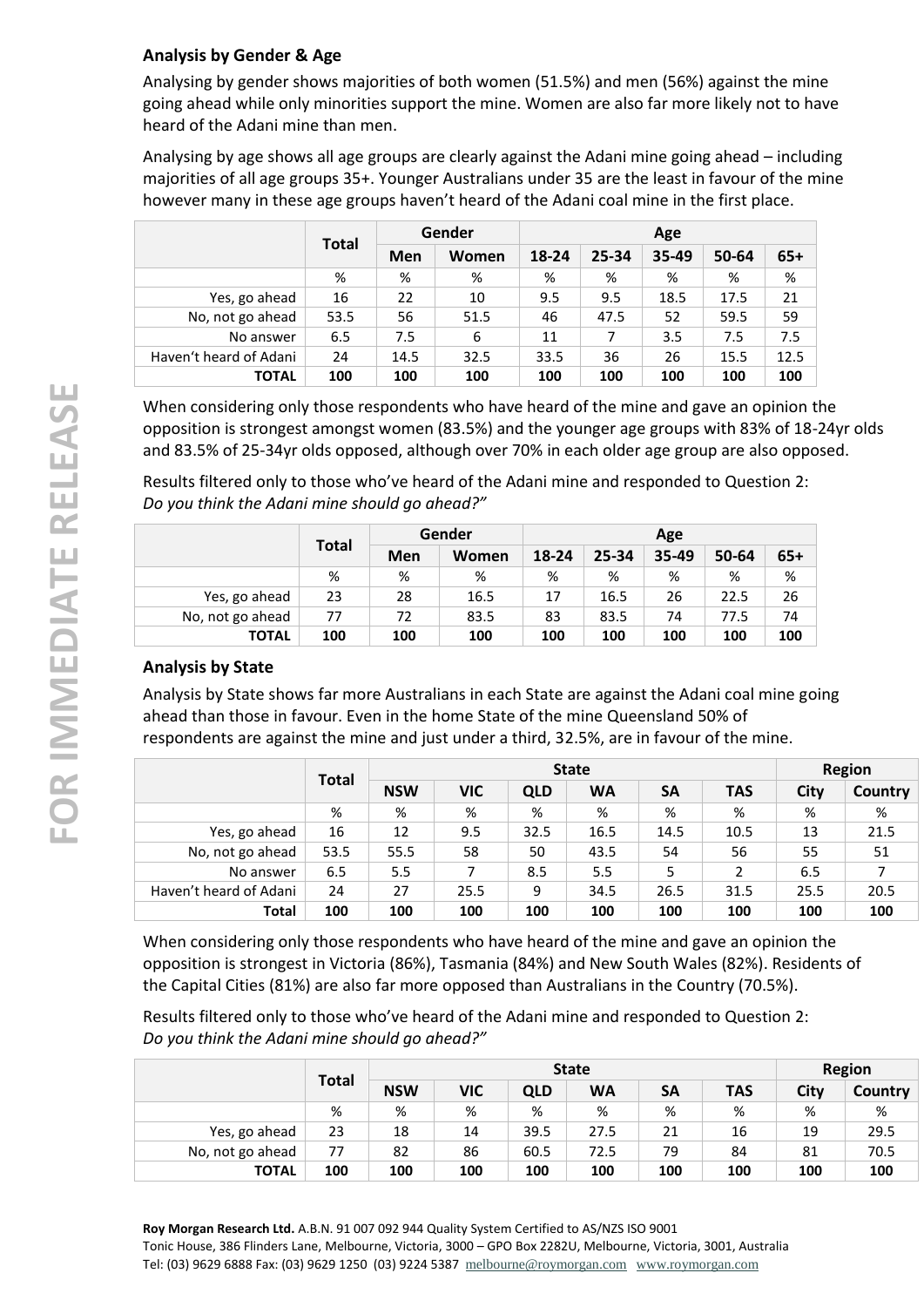## **Qualitative Responses to follow up question:** *"And why do you say that?"*

**Those who answered No that the Adani coal mine should not go ahead** brought up the huge environmental damage the project would do to the region including the threat to the Great Barrier Reef. There were also concerns about damaging the prime grazing land of the area and the impacts on the region's groundwater.

In addition to the environmental impact respondents didn't want to see more coal mines being built and mined, preferring renewable energy and were against taxpayer money being used to prop up a new mine. Many respondents also referred to the allegedly 'dubious, perhaps corrupt' nature of Adani and there were also comments about letting foreign investors own Australian resources at the taxpayer's cost.

#### **The environmental damage to surrounding areas, the Great Barrier Reef, and groundwater:**

*"It could potentially be an environmental disaster and the Adani company seems dubious."*

*"There's a massive chance of damage to the Barrier Reef. No taxpayer money should be spent on this."*

*"3 things at least: Impact on Great Barrier Reef, impact on Queensland groundwater, carbon emissions."*

*"It'll cause destruction impacting the entire region for generations. Environmental impact, in terms of damage to local communities and the Reef would far exceed any economic output from the mine."*

*"Very destructive to the Great Barrier Reef and it will add to green-house emissions."*

*"Because it is environmentally and economically reckless."*

*"Massive environmental impact"*

*"I think the risks to the Great Barrier Reef are too high. No watchdog is going to keep them in check."*

*"Detrimental to the environment in particular the Great Barrier Reef."*

#### **The damage to prime grazing and rural land used by farmers:**

*"I don't like the rape of the country's grazing land"*

*"The threat to the water and food supply from the region, and the environmental threat to the Great Barrier Reef. I also hear Adani is very corrupt."*

*"Valuable farming land will be eaten up by the mine and the water table lowered."*

*"It will hurt the farmers by using up the water reserves under the soil."*

*"It's great farming area. It could be the food bowl of Australia. Most profits are going out of the country."*

*"It's a risk to the farming land and the water supply and additional environmental damages downstream."*

#### **The waste of taxpayer money on a polluting industry like coal mining was also brought up:**

*"Coal is a poor investment. Inconsistent with a clean planet and the mine backed by a company who's nation questions its viability."*

*"Surely we have enough coal mines already."*

*"Because we need renewable energy not coal."*

*"No to mining."*

*"We should be investing in renewables, not dirty coal. The world is changing."*

*"Don't trust the Government to protect the environment."*

*"Coal is dead. Environmentally its disastrous."*

*"Humanity needs to reduce its reliance on coal as a matter of urgency."*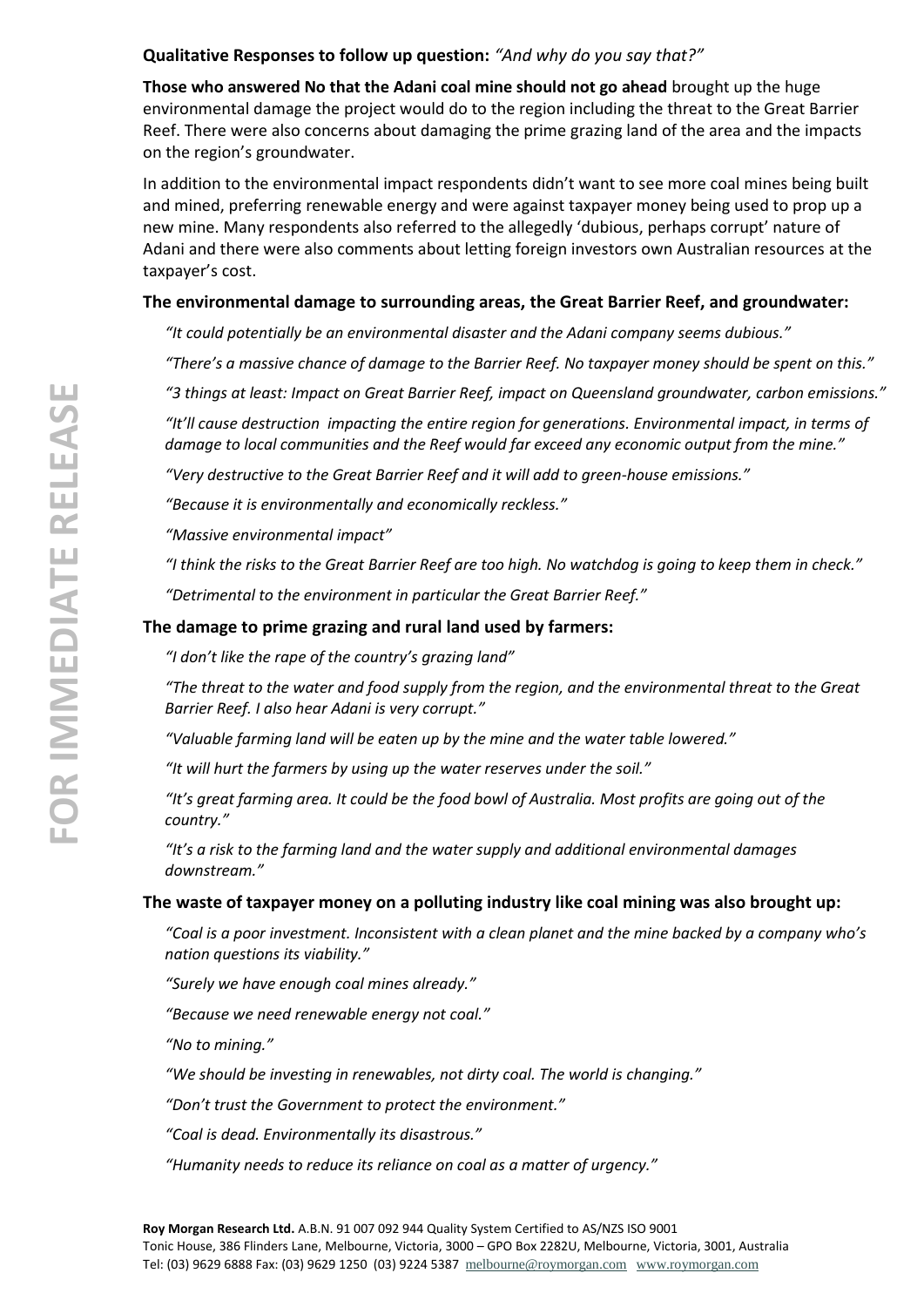#### **The reputation of Adani doesn't inspire confidence and handing Aussie resources overseas:**

*"Company has record of pollution and secreting money in tax havens to avoid its responsibilities."*

*"I don't trust the Adani family company."*

*"Adani's not fit to run the mine."*

*"I don't trust Adani and it isn't good for Queensland."*

*"Untrustworthy company. Environmental damage to the reef is possible and not needed."*

*"Because they have a bad record environmentally."*

*"The evidence of Adani's previous projects is horrendous – and we've already sold too much of our country and resources to overseas interests."*

**Those who answered Yes the Adani coal mine should go ahead** brought up the economic impact – it'll be good for the economy, local, regional and Australian economy, it'll bring jobs to the area – jobs was a constant refrain. There was also reference to export income, and more investment for the region and Queensland.

The importance for Australia of retaining a strong mining sector and the strong export dollars the mine will create and the lower energy prices the mine should bring were frequently mentioned. There were also several respondents that said we needed to continue mining coal for cheap energy until reliable renewable – and cheap – alternatives were truly available, which they aren't yet.

#### **Jobs, jobs, jobs, more jobs. Employment for the region, Queensland, and Australia at large:**

*"Employment."*

*"Job creation is desperately needed in Central Queensland." "Good for jobs economy and revenue for the State Government." "Jobs for locals."*

*"It creates jobs in construction and supportive industries."*

*"The jobs are needed in the area."*

*"Jobs and income – but the Government needs ongoing oversight."*

*"The employment opportunities and exporting dollars."*

*"It's needed for jobs."*

*"Employment for the town and the region."*

*"Jobs for true Aussie workers."*

*"Good for jobs and the economy."*

*"Great employment opportunity for Queensland and Australia."*

*"Jobs and coal – both desperately needed."*

*"Good for employment. Good for investment."*

*"It will create no difference to the world warming and create employment opportunities in this country."*

#### **Economic benefits of the mine with increased investment for the region and Queensland:**

*"Economic development of the region will flow from the project."*

*"Coal isn't evil, the mine will create jobs and wealth for Australia."*

*"We need economic growth and job growth."*

*"Our country is bankrupt and we need to generate income."*

*"North Queensland economy needs more industry."*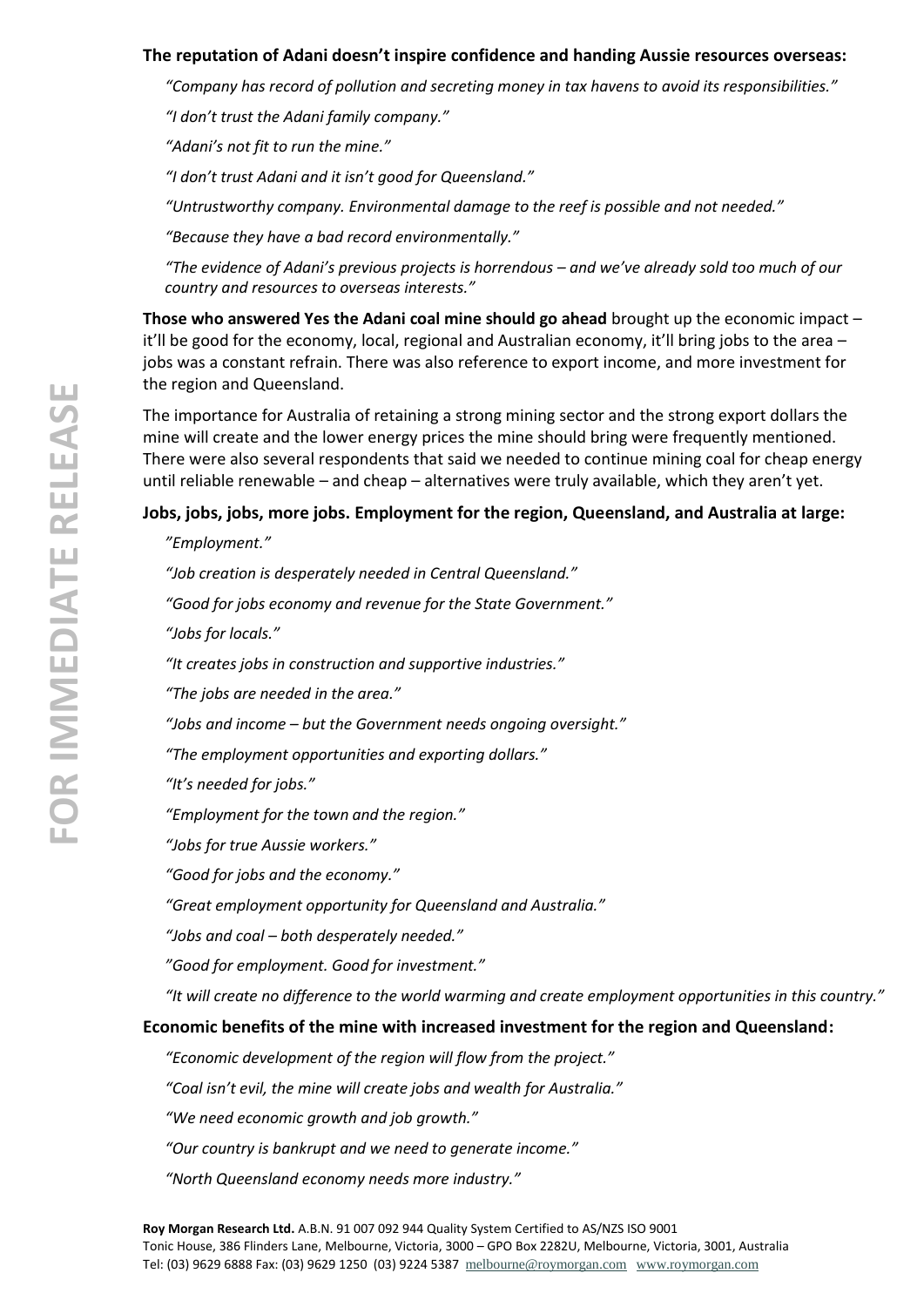#### **Importance of a strong mining sector and the export dollars it brings for the country's economy:**

*"It will benefit Australia."*

*"jobs jobs jobs, and export income mining royalties."*

*"Jobs and investment in the mining industry is important for Australia."*

*"It's important for Australia to maintain our resource industry."*

*"There isn't enough mining being carried out. Seems minorities have all the say!"*

*"India needs coal. Our coal is good quality. We also need jobs."*

*"Because I can't think of one valid reason why it shouldn't go ahead."*

#### **Until cheap renewable energy is readily available we need to invest in cheap coal energy:**

*"We need the job opportunities and of course the money the mine will earn for Australia as long as it's kept environmentally clean."*

*"We need to continue coal powered energy until we have established reliable, renewable alternatives."*

*"Because the Federal Government has stuffed up the changeover from coal to renewables we need reliable supply until renewables work more effectively."*

*"Australia isn't ready yet to have a secure power supply without some coal."*

#### **Michele Levine, Chief Executive Officer, Roy Morgan Research, says:**

*"Australians have come out as overwhelmingly against the Adani coal mine in regional Queensland going ahead – with a more than 3:1 ratio against of those who knew about the mine and had a view on the mine going ahead.*

*"Even in the home State of Queensland 60.5% of those who had a view on the Adani coal mine were against the mine going ahead compared to only 39.5% in favour of the mine. In other States this result was even more heavily against the mine with 86% of Victorians and 84% of Tasmanians of those who had a view on the mine being against the mine.*

*"Supporters of all political parties were against the mine going ahead although a significant minority of National supporters (44.5%) and Liberal supporters (39.5%) who had a view on the mine did support the mine going ahead. Both ALP supporters (89% against) and Greens supporters (94% against) were in strong opposition to the proposed mine.*

*"The most common reasons given for opposing the mine was the environmental damage it would cause to the surrounding land – including farming land and the local water table, and also the downstream negative impact on the environmental health of the Great Barrier Reef.*

*"There were also significant concerns about the Government investing taxpayers money in coal mining which contributes significantly to carbon dioxide emissions instead of renewable energy and several questioned the ethics of the Adani company itself and whether it was an appropriate company to invest Government money.*

*"Those in favour of the mine had a simple message – the mine would create jobs, jobs, and more jobs for a region that desperately needs increased economic activity and add to the development of the region, Queensland, and even the broader Australian economy with the export income the mine would earn."*

*Finding No. 7364 – This Roy Morgan Snap SMS Survey was conducted in preparation for an appearance on ABCTVs Q&A current affairs program on Monday October 9, 2017 with a representative cross-section of 1,547 Australians aged 18+ over the weekend, Friday October 6 – Sunday October 8, 2017.* They were asked *"Have you heard of the proposed Adani mine planned for regional Queensland?"* IF YES respondents were asked *"Do you think the Adani mine should go ahead?"* and then asked *"And why do you say that?"*

#### **For further information:**

| <b>Contact</b>  | <b>Office</b>   | <b>Mobile</b>   |
|-----------------|-----------------|-----------------|
| Gary Morgan:    | +61 3 9224 5213 | +61 411 129 094 |
| Michele Levine: | +61 3 9224 5215 | +61 411 129 093 |

**Roy Morgan Research Ltd.** A.B.N. 91 007 092 944 Quality System Certified to AS/NZS ISO 9001 Tonic House, 386 Flinders Lane, Melbourne, Victoria, 3000 – GPO Box 2282U, Melbourne, Victoria, 3001, Australia Tel: (03) 9629 6888 Fax: (03) 9629 1250 (03) 9224 5387 [melbourne@roymorgan.com](mailto:melbourne@roymorgan.com) [www.roymorgan.com](http://www.roymorgan.com/)